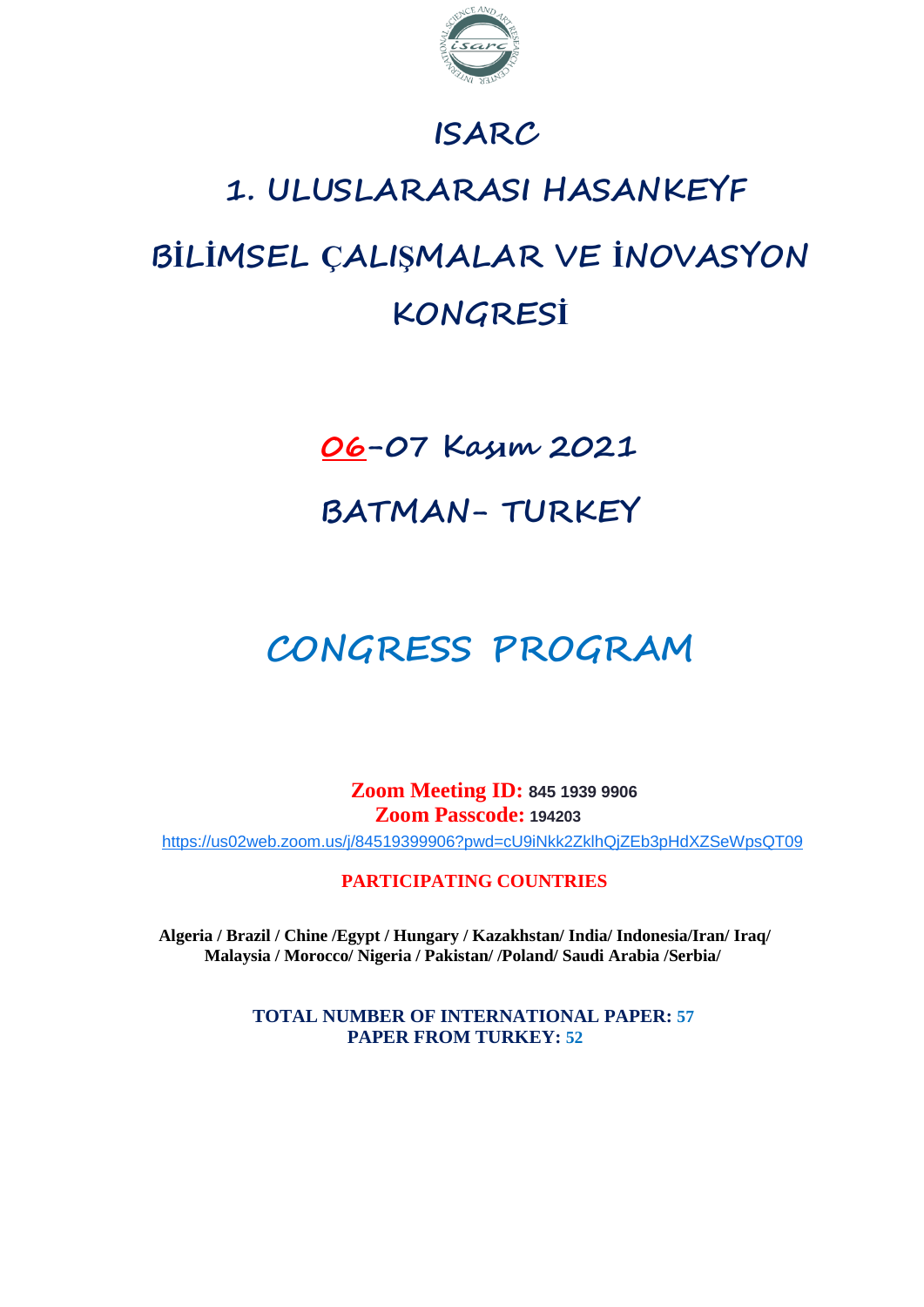

#### zoom



#### **Önemli, DikkatleOkuyunuzLütfen**

- \* Kongremizde Yazım Kurallarına uygun gönderilmiş ve bilim kurulundan geçen bildiriler için online (video konferans sistemi üzerinden) sunum imkanı sağlanmıştır.
- Online sunum yapabilmek için **https://zoom.us/join**sitesi üzerinden giriş yaparak "Meeting ID orPersonal Link Name" yerine ID numarasını girerek oturuma katılabilirsiniz.
- Zoom uygulaması ücretsizdir ve hesap oluşturmaya gerek yoktur.
- \* Zoom uygulaması kaydolmadan kullanılabilir.
- Uygulama tablet, telefon ve PC'lerde çalışıyor.
- Her oturumdaki sunucular, sunum saatinden 5 dk öncesinde oturuma bağlanmış olmaları gerekmektedir.
- Tüm kongre katılımcıları canlı bağlanarak tüm oturumları dinleyebilir.
- $\triangle$  Moderatör oturumdaki sunum ve bilimsel tartışma (soru-cevap) kısmından sorumludur. **DikkatEdilmesiGerekenler- TEKNİK BİLGİLER**
- Bilgisayarınızda mikrofon olduğuna ve çalıştığına emin olun.
- Zoom'da ekran paylaşma özelliğine kullanabilmelisiniz.
- Katılım belgeleri kongre sonunda tarafınıza pdf olarak gönderilecektir
- Kongre programında yer ve saat değişikliği gibi talepler dikkate alınmayacaktır

#### **IMPORTANT, PLEASE READ CAREFULLY**

- To be able to attend a meeting online, login via **https://zoom.us/join**site, enter ID "Meeting ID or Personal Link Name" and solidify the session.
- The Zoom application is free and no need to create an account.
- The Zoom application can be used without registration.
- The application works on tablets, phones and PCs.
- $\cdot \cdot$  The participant must be connected to the session 5 minutes before the presentation time.
- All congress participants can connect live and listen to all sessions.
- $\lozenge$  Moderator is responsible for the presentation and scientific discussion (question-answer) section of the session.

#### **Points to Take into Consideration - TECHNICAL INFORMATION**

- Make sure your computer has a microphone and is working.
- You should be able to use screen sharing feature in Zoom.
- Attendance certificates will be sent to you as pdf at the end of the congress.
- Requests such as change of place and time will not be taken into consideration in the congress program.

#### **ÖNEMLİ NOT: SUNUMLARINIZI HEM TÜRKÇE HEM İNGİLİZCE HAZIRLAMANIZI RİCA EDERİZ.**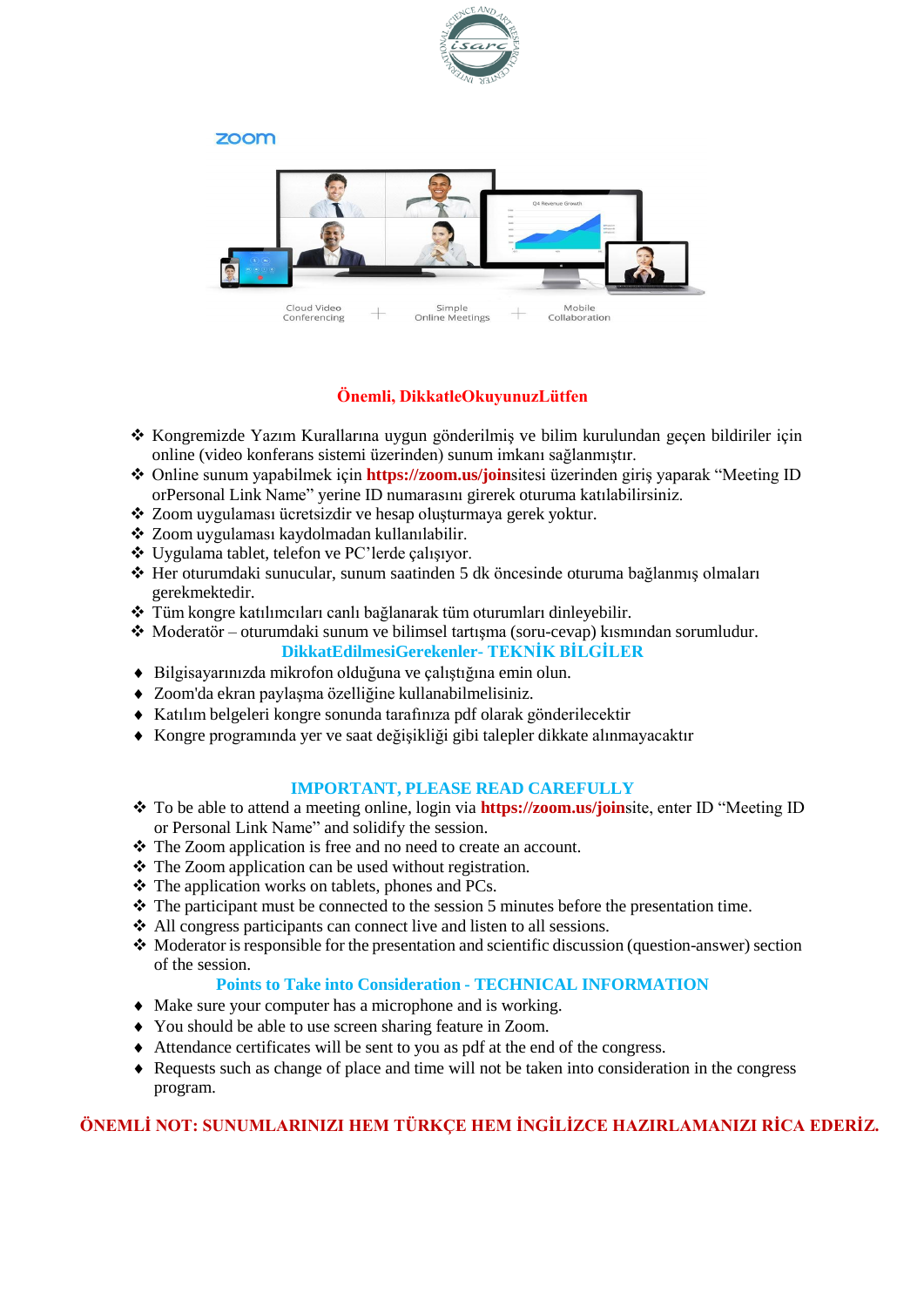

#### **SESSION-1 HALL -1 MODERATOR: Yasemin AĞAOĞLU**

**Algeria:08:00-10:30 / Brazil:04:00-06:30 / Chine:15:00-17:30 / Egypt:09:00-11:30 / Hungary:09:00-11:30 Kazakhstan:13:00- 15:30 / India:12:30-15:00 / Indonesia:14:00-16:30 /Iran: 10:30-13:00 / Iraq:10:00-12:30 / Malaysia:15:00-17:30 / Morocco:08:00-10:30 / Nigeria:08:00-10:30 / Pakistan:12:00-14:30 / /Poland:08:00-10:30 / Saudi Arabia:10:00-12:30 /Serbia:08:00-10:30 /**

| <b>AUTHORS</b>                                                                                                                                                           | <b>AFFILIATION</b>                                                                                                                                                                                              | <b>TOPIC TITLE</b>                                                                                                                          |
|--------------------------------------------------------------------------------------------------------------------------------------------------------------------------|-----------------------------------------------------------------------------------------------------------------------------------------------------------------------------------------------------------------|---------------------------------------------------------------------------------------------------------------------------------------------|
| Dr. Şerif TÜMER                                                                                                                                                          | <b>Mardin Artuklu University,</b>                                                                                                                                                                               | "A Rock-Carved House at Hasankeyf Castle<br>and Its Opinions"                                                                               |
| Dr. Şerif TÜMER                                                                                                                                                          | Mardin Artuklu University,                                                                                                                                                                                      | "Use of Spoliated Materials in Houses in<br><b>Hasankeyf Castle"</b>                                                                        |
| Dr. Ali MIYNAT                                                                                                                                                           |                                                                                                                                                                                                                 | Süleyman Demirel Üniversitesi Hasankeyf'te Bir Timurlu Mirası: Şâhrûh<br>Tarafından Hasankeyf'te Darp Edilmiş Nadir<br><b>Bir Sikke</b>     |
| <b>Ahmed Nabil RAMADAN</b><br>Peng JING<br><b>Jinxi ZHANG</b><br><b>Boussalia LATIFA</b><br><b>Haytham Nour EL-Din Zohny</b>                                             | <b>College Of Metropolitan</b><br><b>Transportation, Beijing</b><br><b>University Of Technology,</b><br>Beijing 100124, China.<br>Ain Shams University, Egypt.<br><b>University Of Constantine,</b><br>Algeria. | "Studying the Effect of Settlement on Railway<br><b>Track Elements Using Finite Element Method"</b>                                         |
| <b>Kiarash SHAMSI</b>                                                                                                                                                    | <b>University of Science and</b><br>Culture, Tehran, Iran                                                                                                                                                       | <b>Robust Refugee Management System Using</b><br><b>Blockchain Architecture</b>                                                             |
| <b>Khairul AMRI</b>                                                                                                                                                      | Universitas Islam Negeri<br>(UIN) Ar-raniry, Banda<br>Aceh, Indonesia                                                                                                                                           | "Impact of the Covid-19 Pandemic on<br><b>Unemployment, Poverty and Income</b><br><b>Inequality:Evidence of Panel Data in</b><br>Indonesia" |
| Dr. Çetin İlhan AKBULUT<br>Ögr. Gör. İlker İNAN                                                                                                                          | Doğuş Üniversitesi,<br>Gelişim Üniversitesi                                                                                                                                                                     | "Ibrahim Pasha Palace and the Museum of<br><b>Turkish and Islamic Arts"</b>                                                                 |
| Dr. Tuğba İNAN GÜNAYDIN                                                                                                                                                  | Niğde Ömer Halisdemir<br>Üniversitesi                                                                                                                                                                           | <b>Reflections of Technological And Scientific</b><br><b>Developments on Architecture</b>                                                   |
| Abdennabi ALITANE<br>Ali ESSAHLAOUI<br><b>Ann VAN GRIENSVEN</b><br><b>Abdellah EL HMAIDI</b><br>Abdülhadi El Ouali<br><b>Yassine EL YOUSFI</b><br><b>Hicham Gueddari</b> | Abdelmalek Essaadi<br>University,<br><b>Moulay Ismail University</b>                                                                                                                                            | Application of the Rusle Method and the Swat<br>Model to Quantify and Estimate the Flow and<br>Soil Loss In The R'dom Watershed (Morocco)   |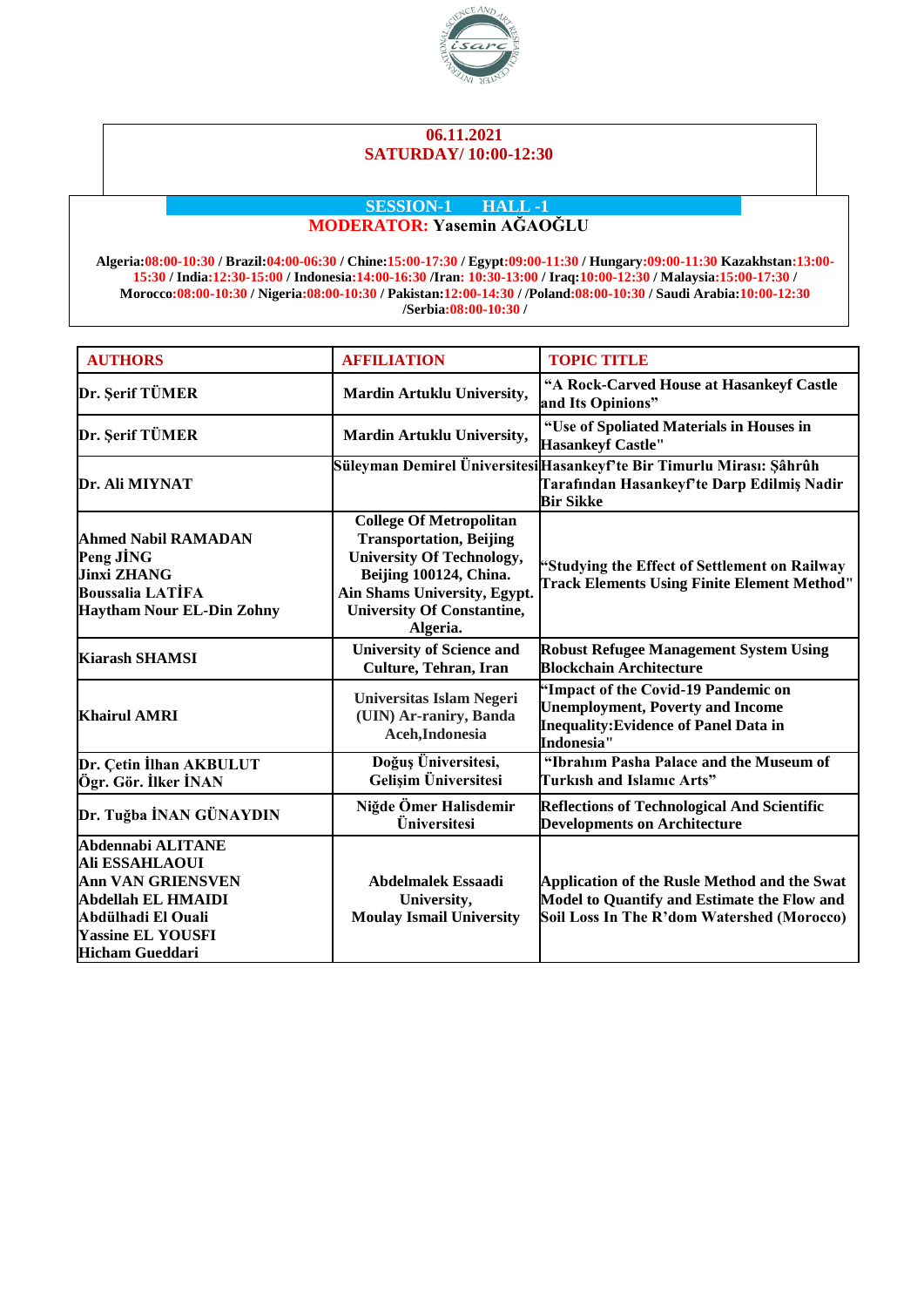

**SESSION-1 HALL -2 MODERATOR: Dr. Bahar ALTUNOK**

**Algeria:08:00-10:30 / Brazil:04:00-06:30 / Chine:15:00-17:30 / Egypt:09:00-11:30 / Hungary:09:00-11:30 Kazakhstan:13:00-15:30 / India:12:30-15:00 / Indonesia:14:00-16:30 /Iran: 10:30-13:00 / Iraq:10:00-12:30 / Malaysia:15:00- 17:30 / Morocco:08:00-10:30 / Nigeria:08:00-10:30 / Pakistan:12:00-14:30 / /Poland:08:00-10:30 / Saudi Arabia:10:00-12:30 /Serbia:08:00-10:30 /** 

| <b>AUTHORS</b>                                                                | <b>AFFILIATION</b>                                                                           | <b>TOPIC TITLE</b>                                                                                                                                                      |
|-------------------------------------------------------------------------------|----------------------------------------------------------------------------------------------|-------------------------------------------------------------------------------------------------------------------------------------------------------------------------|
| Dr. Canan TİFTİK                                                              | İstanbul Gelişim<br>Üniversitesi                                                             | Yönetim ve Stratejik Planlama Bakış Açısıyla Aile<br>Sirketlerinde Yaşanan Sorunlar                                                                                     |
| Dr. Safa ACAR                                                                 | Siirt Üniversitesi                                                                           | "Reasons for Existence of Life Insurance<br><b>Companies in Turkey: An Analysis of Mission</b><br><b>Statements"</b>                                                    |
| <b>Eme Chukwuemeka Godson</b>                                                 | <b>Department of Business</b><br><b>Administration</b> , Unizik                              | <b>International Monetary Fund (Imf) and Nigerian</b><br><b>Economy-Mexican and East Asian Economic</b><br><b>Crisis-Lessons for Nigeria</b>                            |
| Ramuna Mirhajianmoghadam                                                      | <b>Yazd University</b>                                                                       | <b>Documentation of Publishing Industry Processes</b><br><b>Based on Sap Approach</b>                                                                                   |
| Dr. Faisal ZULHUMADİ                                                          | <b>UUM</b> College of<br><b>Business, Universiti</b><br><b>Utara Malaysia</b>                | Nanoteknoloji Endüstrisi Geliştirme ve Yönetimi:<br>Malezya Vaka Çalişmasi                                                                                              |
| Hulisi Habib UMAÇ<br>Doç. Dr. Murat KOÇYİĞİT                                  | <b>Necmettin Erbakan</b><br>Üniversitesi                                                     | "The Relationship between Leadership Behavior<br>and Social Skills: A Study on Individuals<br><b>Participating in Leisure Time Activities"</b>                          |
| Dr. Neșe ATAMAN BOR<br>Öğr.Gör. Melek ÖZTÜRK<br>Öğr.Gör. Nuriye Nesrin İPEKÇİ | Hakkari Üniversitesi<br>Kilis Üniversitesi                                                   | Covid-19 Sürecinde Kadın Çalışanlarda İş Aile<br>Çatişmasinin Yaşam Tatmini Üzerine Etkisinin<br>Değerlendirilmesi"                                                     |
| Sani Inusa MİLALA<br>Khadijah Binti Md Ariffin                                | <b>Department of Real Estate</b><br><b>Universiti Tun</b><br><b>Hussein Onn</b><br>Malaysia, | <b>Comparative Assessments of Intangible Asset</b><br>and Facilities Management among Nigerian Cement Companies                                                         |
| Ar. Gör. Dr. Fettah KAYRA                                                     | Siirt Üniversitesi                                                                           | "A Successful Growth Strategy Implemented by<br>"Y" Food Company Of "X" Group,<br><b>Headquartered in Bursa"</b>                                                        |
| Dr. J. VIJAYALAKSHMI                                                          | <b>Dr.Ambedkar Government</b><br><b>Law College</b>                                          | <b>Negation Of Voting Rights of Undertrial Prisoners</b><br>in India- A Legal Analysis                                                                                  |
| Nia Suciati<br>Ria Erfianita                                                  | <b>Institut Agama Islam</b><br>Negeri Pekalongan                                             | Problematika Pajak E Commerce: Antara Potensi<br>Dan Ancaman Bagi Perkembangan Industri<br><b>Online Di Indonesia</b>                                                   |
| Dr. Saima ARZEEN<br>Dr. Muhammad JAHANZEB KHAN                                | <b>University of Peshawar</b>                                                                | <b>Effect of Perceived Transformational Leadership</b><br><b>Style and Innovative Work</b><br><b>Behavior: A Moderating Role of Psychological</b><br><b>Empowerment</b> |
| Dr. Bahar ALTUNOK                                                             |                                                                                              | Kadın İstihdamı Sorunları ve Çözüm Önerileri:<br>TRC3 Bölgesi Örneği                                                                                                    |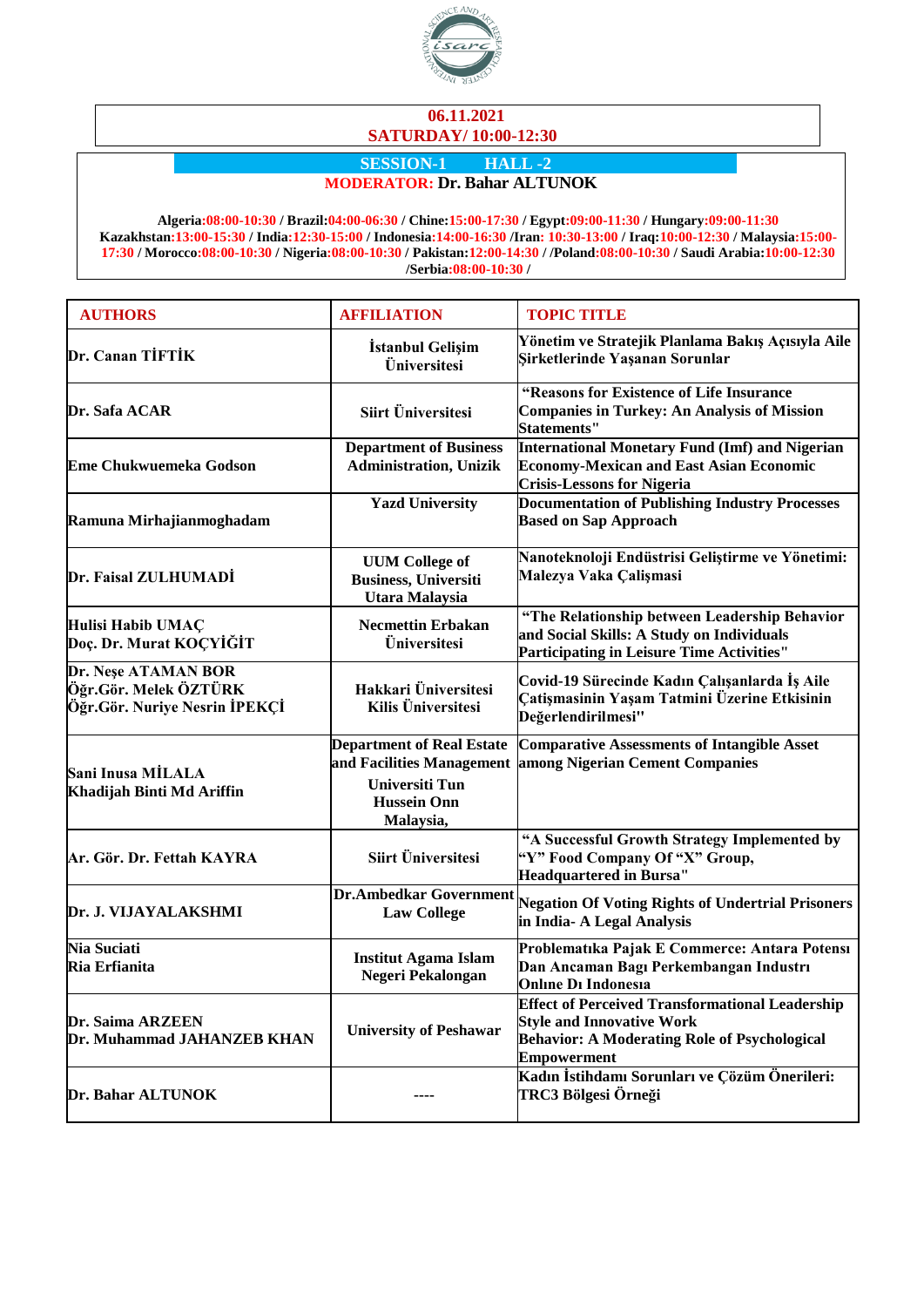

#### **SESSION-1 HALL -3 MODERATOR: Op. Dr. Ahmet KARAKAYA**

**Algeria:08:00-10:30 / Brazil:04:00-06:30 / Chine:15:00-17:30 / Egypt:09:00-11:30 / Hungary:09:00-11:30 Kazakhstan:13:00-15:30 / India:12:30-15:00 / Indonesia:14:00-16:30 /Iran: 10:30-13:00 / Iraq:10:00-12:30 / Malaysia:15:00-17:30 /Morocco:08:00-10:30 / Nigeria:08:00-10:30 / Pakistan:12:00-14:30 / /Poland:08:00-10:30 / Saudi Arabia:10:00-12:30 /Serbia:08:00-10:30 /** 

| <b>AUTHORS</b>                                                                                                                                | <b>AFFILIATION</b>                                                                                                                                                                                                                                  | <b>TOPIC TITLE</b>                                                                                                                                                             |
|-----------------------------------------------------------------------------------------------------------------------------------------------|-----------------------------------------------------------------------------------------------------------------------------------------------------------------------------------------------------------------------------------------------------|--------------------------------------------------------------------------------------------------------------------------------------------------------------------------------|
| Doç. Dr. Gönül GÜROL ÇİFTCİ                                                                                                                   | Sakarya Üniversitesi                                                                                                                                                                                                                                | Physiological Roles of Nitric Oxide on<br><b>Metabolism</b>                                                                                                                    |
| Doç. Dr. Gönül GÜROL ÇİFTCİ<br><b>Mahmut AKYALCIN</b>                                                                                         | Sakarya Üniversitesi                                                                                                                                                                                                                                | The Effects of The Relationship Between<br><b>Coenzyme Q10 And Nitric Oxide on Diseases</b>                                                                                    |
| Dr. Yılmaz KOÇAK<br>Doç. Dr. Ufuk MERCAN YÜCEL                                                                                                | Van Yüzüncü Yıl<br>Üniversitesi                                                                                                                                                                                                                     | "Effect of Allium Schoenoprasum L. Plant<br><b>Extract on Some Biochemical Parameters in Rats</b><br>Treated with Carbon Tetrachloride (Ccl 4)"                                |
| <b>Aziz Cem BAKIR</b><br>Doç. Dr. Muhsin AYDIN                                                                                                | Adıyaman Üniversitesi                                                                                                                                                                                                                               | "Escherichia Coli Isolation and Genetic<br><b>Characterization Using Multiplex PCR in Meat</b><br><b>Collected from Adiyaman Province and</b><br><b>Surrounding Provinces"</b> |
| S. Abu-Melhaa<br>M. M. Edreesa<br>S. M. Gomhac,d<br>N. A. Khederc<br>A. M. Saade<br>S. M. Riyadhc,f,<br>M. M. Abdel-Azizg<br>M. A. Abdelmoazh | King Khalid University,<br>Saudi Arabia. (NODCAR),<br>Egypt.<br>Cairo University, Egypt.<br><b>Islamic University in Al-</b><br>Madinah Al-Munawarah,<br>King Khalid University,<br>Taibah University,<br>Al-Azhar University,<br>Sinai University. | Synthesis and Anti-tubercular (Tb) Evaluation of<br>Bis-[4-ethylidineamino [1,2,4]triazole-3-thiol]<br>tethered by 1,4-Dihydropyridine                                         |
| Doc. Dr. Youssef MOURDI<br><b>Hasna ELALAOUI</b><br><b>ELABDALLAOUI</b>                                                                       | Cadi Ayyad University,<br><b>Morocco</b>                                                                                                                                                                                                            | "Artificial Intelligence and Auto-Diagnosis of<br>Alzheimer's Disease: State of the Art and New<br><b>Research Directions"</b>                                                 |
| Halima Hajji,<br>Fatima En-nahli,<br>Soukaina Bouamrane,<br>Yassine Koubi,                                                                    | <b>University of Sultan My</b><br>Slimane,<br>University                                                                                                                                                                                            | "Polyphenols in Herbal Medicines as Precursors"<br>to Drugs Against COVID-19: Computational<br><b>Investigations"</b>                                                          |
| Dr. Binyam ZIGTA                                                                                                                              | <b>Wachemo University</b>                                                                                                                                                                                                                           | <b>Effect of Thermal Radiation and Chemical</b><br><b>Reaction on Mhd Flow of Blood in Stretching</b><br><b>Permeable Vessel</b>                                               |
| <b>Elif KURT</b><br>Doç. Dr. Hacer LEVENT                                                                                                     | Karamanoğlu Mehmetbey<br>Universitesi                                                                                                                                                                                                               | "Ultrasound and Applications in Foods"                                                                                                                                         |
| Op. Dr. Ahmet KARAKAYA                                                                                                                        | T.C. Sağlık Bakanlıği Rize<br>RTE Üniversitesi Eğt. Ve<br>Arş. Hastanesi                                                                                                                                                                            | "A Case of Acute Abdominal Caused by<br>Difference Gossypiboma 11 Years Later"                                                                                                 |
| Dr. MATHEW George<br>Dr. LINCY Joseph                                                                                                         | Sharda University- Delhi                                                                                                                                                                                                                            | <b>Effect of Cinacalcet on Calcium and</b><br><b>Phosphorous Levels In Patients Having Chronic</b><br><b>Kidney Disease with Secondary Hyper</b><br>Parathyroidism             |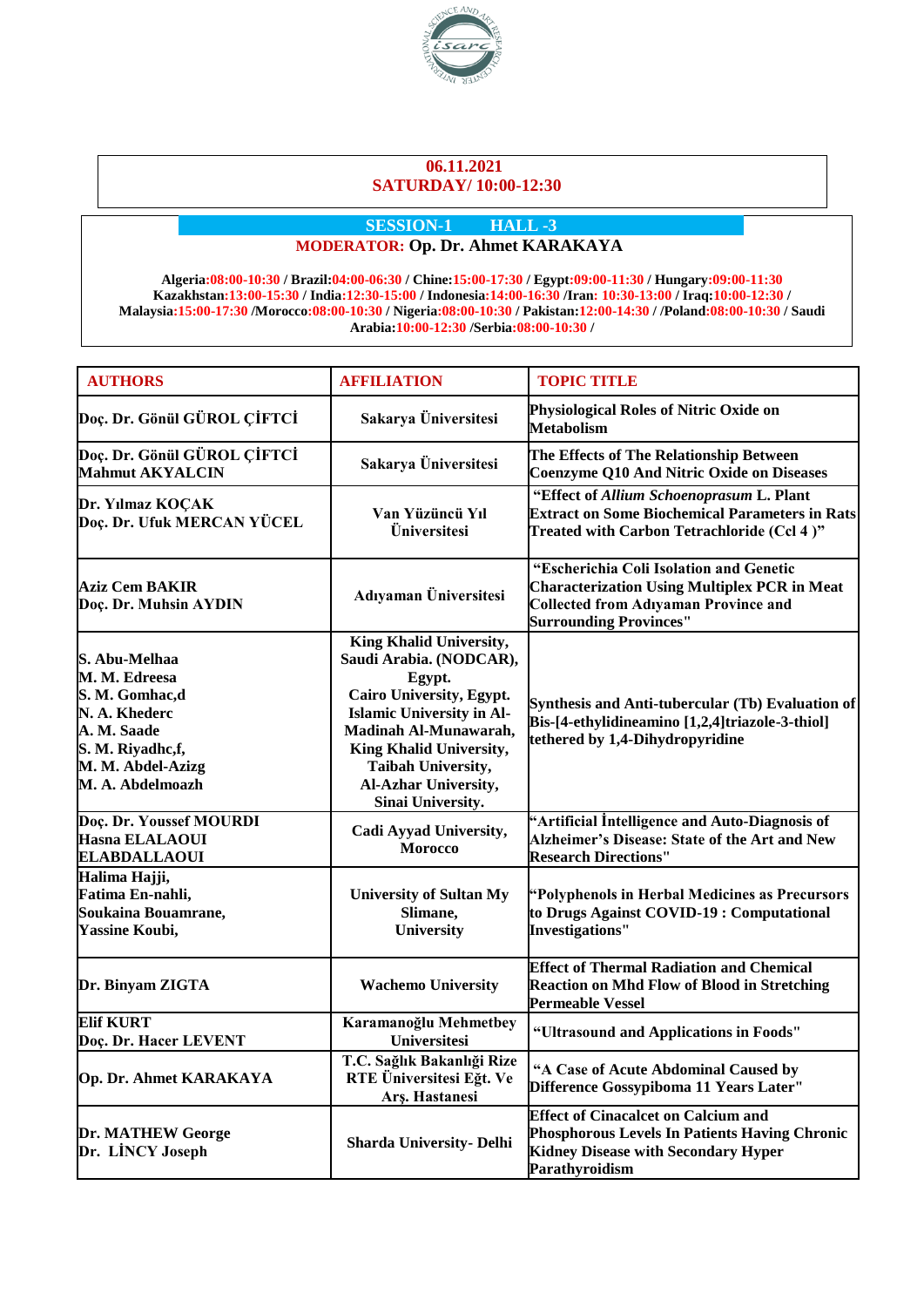

**SESSION-1 HALL -4**

#### **MODERATOR: Doç. Dr. Sibel DEMİRARSLAN**

**Algeria:08:00-10:30 / Brazil:04:00-06:30 / Chine:15:00-17:30 / Egypt:09:00-11:30 / Hungary:09:00-11:30 Kazakhstan:13:00-15:30 / India:12:30-15:00 / Indonesia:14:00-16:30 /Iran: 10:30-13:00 / Iraq:10:00-12:30 / Malaysia:15:00- 17:30 /Morocco:08:00-10:30 / Nigeria:08:00-10:30 / Pakistan:12:00-14:30 / /Poland:08:00-10:30 / Saudi Arabia:10:00-12:30 /Serbia:08:00-10:30 /** 

| <b>AUTHORS</b>                                                                                                      | <b>AFFILIATION</b>                                                                                                                                       | <b>TOPIC TITLE</b>                                                                                                            |
|---------------------------------------------------------------------------------------------------------------------|----------------------------------------------------------------------------------------------------------------------------------------------------------|-------------------------------------------------------------------------------------------------------------------------------|
| Doc. Dr. Sibel DEMIRARSLAN                                                                                          | Kocaeli Üniversitesi                                                                                                                                     | "Fundamental Directions of Legislation Related<br>to the Construction"                                                        |
| Doc. Dr. Sibel DEMIRARSLAN                                                                                          | Kocaeli Üniversitesi                                                                                                                                     | "Contribution to Sustainability with Insulation<br><b>Requirement and Legal Support in Buildings"</b>                         |
| Doç. Dr. Engin GÜCÜYEN<br>Doc. Dr. Recep TUĞRUL                                                                     | <b>Manisa Celal Bayar</b><br>Üniversitesi                                                                                                                | "Fluid Structure Interaction Analysis of Offshore<br><b>Platform"</b>                                                         |
| <b>Abbas HEYDARI</b><br><b>Kazem GHOLIZADEH</b>                                                                     | <b>Department of Civil</b><br><b>Engineering, Technical</b><br>and Vocational<br>University (TVU),<br><b>Tehran</b> , Iran                               | "Critical Load of Multi Level, Symmetric, Semi-<br><b>Rigid Frame with Transversely Graded</b><br>Members"                    |
| <b>Melike YILDIZ</b><br>Dr. Özlem ÇALIŞKAN                                                                          | <b>FERIS</b> Insaat, Bilecik,<br><b>Bilecik Şeyh Edebali</b><br>Üniversitesi                                                                             | "Investigation of An Existing Building School<br><b>Building According to Tbdy-2018"</b>                                      |
| <b>Muhammad JAWAD KHAN</b><br><b>Muhammad SOHAIL JAMEEL</b>                                                         | <b>Structure Engineer, Faisal</b><br>and Fahad Associates,<br>Bahria Town Rawalpindi,<br><b>University of Engineering</b><br>and Technology, Lahore      | <b>Assessment of Workability of Banana Fiber</b><br><b>Reinforced Concrete For Easy Pouring</b>                               |
| Muhammad JAWAD KHAN<br>Muhammad SOHAIL JAMEEL<br>Ali RAZA<br><b>Shah RUKH KHAN</b>                                  | <b>Structure Engineer, Faisal</b><br>and Fahad Associates,<br>Bahria Town Rawalpindi,<br>/University of<br><b>Engineering and Technology,</b><br>Lahore, | <b>Improvement in Concrete Shrinkage Properties</b><br>of Reinforced Concrete Beam by Using Bamboo<br><b>Fibers: A Review</b> |
| Önay ÇETİNKAYA<br>Dr. Özlem ÇALIŞKAN                                                                                | Bilecik İl Özel İdaresi,<br><b>Bilecik Şeyh Edebali</b><br>Üniversitesi                                                                                  | <b>Strengthening An Existing School Building</b><br>According to Dbybhy-2007 and Tbdy-2018                                    |
| <b>Tebbal Nadia</b><br>Rahmouni Zine El Abidine<br><b>Maza Mekki</b><br><b>Belouadah Messaouda</b>                  | M'sila University                                                                                                                                        | <b>Mechanical Behavior of Mortar Formulated with</b><br><b>Recycled Waste Brick and Ceramic Agregates</b>                     |
| <b>Belouadah Messaouda,</b><br>Rahmouni Zine El Abidine,<br><b>Tebbal Nadia,</b><br><b>Mokrani El Hassen Hicham</b> | M'sila University                                                                                                                                        | <b>Combined Correlation Between Concrete</b><br><b>Compressive Strength, Sclerometer and</b><br><b>Ultrasonic Velocity</b>    |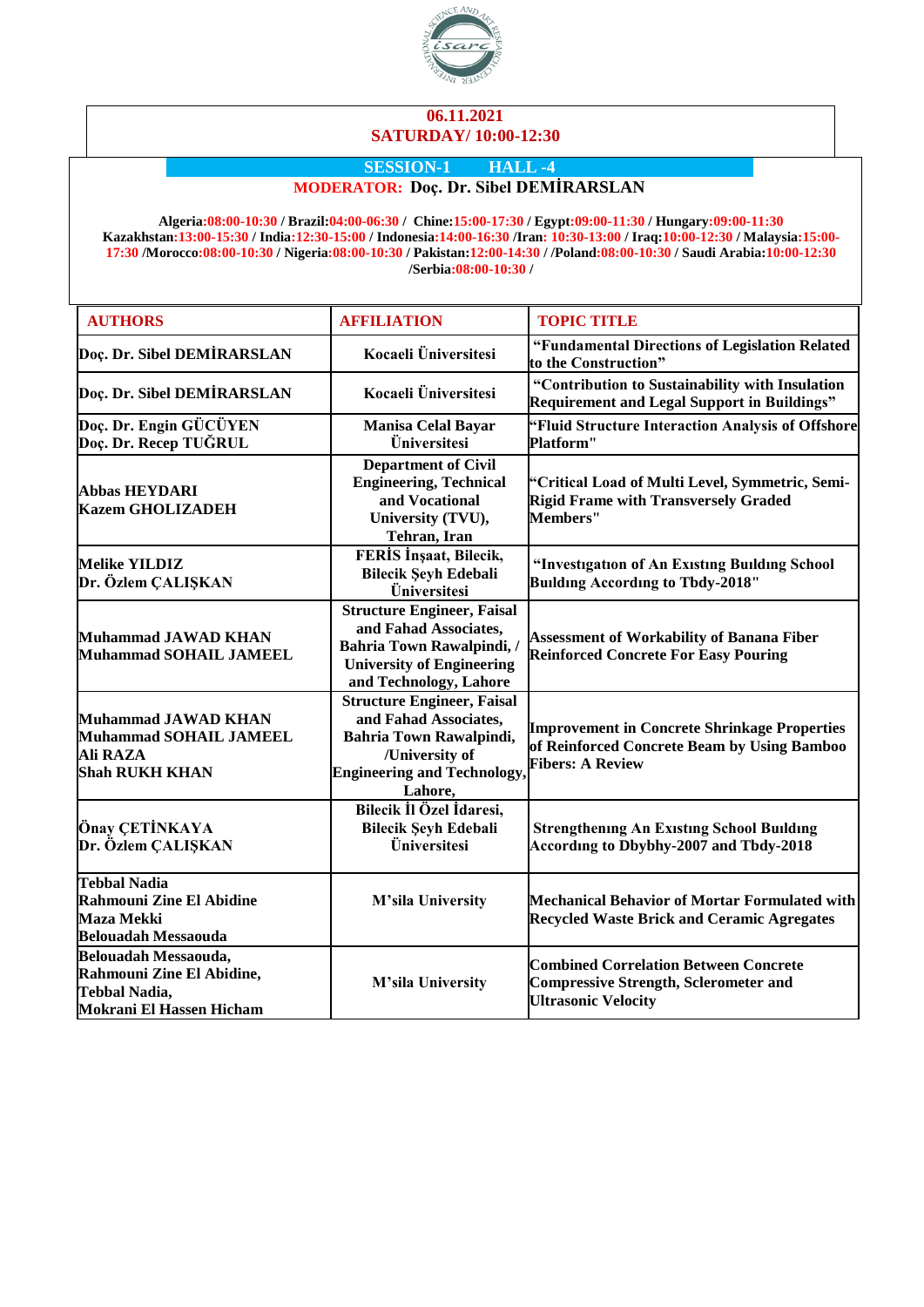

**SESSION-2 HALL -1**

#### **MODERATOR: Doç. Dr. Cenk YAVUZ**

**Algeria:11:00-13:30 / Brazil:07:00-09:30 / Chine:18:00-20:30 / Egypt:10:00-14:30 / Hungary: 10:00-14:30 / Kazakhstan:16:00-18:30 / India:15:30-18:00 / Indonesia:17:00-19:30 /Iran: 13:30-16:00 / Iraq:13:00-15:30 / Malaysia: 18:00-20:30 / Morocco: 11:00-13:30 / Nigeria: 11:00-13:30 / Pakistan:15:00-17:30 / /Poland: 11:00-13:30 / Saudi Arabia:13:00-15:30 / Serbia: 11:00-13:30 /**

| <b>AUTHORS</b>                                                                                     | <b>AFFILIATION</b>                                                  | <b>TOPIC TITLE</b>                                                                                                                                                                |
|----------------------------------------------------------------------------------------------------|---------------------------------------------------------------------|-----------------------------------------------------------------------------------------------------------------------------------------------------------------------------------|
| Dr. Tamer SARAÇYAKUPOĞLU                                                                           | <b>Istanbul Gelisim</b><br>University                               | Eklemeli Üretim Teknolojilerinin Hava Aracı<br>Bakım, Onarım ve Yenileme (Boy)<br>Operasyonlarında Kullanımı                                                                      |
| Engin ŞAŞMAZ<br>Dr. Cemal KOÇHAN<br>Prof. Dr. Çiçek ÖZES                                           | <b>Dokuz Eylul University</b>                                       | "Fabrication of Composite Material From<br><b>Textile Waste And Determination of Its</b><br><b>Mechanical Properties"</b>                                                         |
| Arş. Gör. İshak PARLAR<br>Doc. Dr. Mehmet Nuri ALMALI<br>Ali Can ÇABUKER                           | Van Yüzüncü Yıl<br>Üniversitesi                                     | "Optimization of the 10 th Order Bessel Low-<br>Pass Filter Circuit with Different Emulators"                                                                                     |
| Dr. Zakaria LAFDAILI<br>Sakina El-Hamdani<br><b>Mohamed El Hattab</b><br><b>Lahoucine Belarche</b> | <b>University Ibn Zohr</b>                                          | Study of the Magnetohydrodynamics of the<br><b>Turbulent Natural Convection of Nanofluids</b><br>(Water + Ag / TiO2 / Cu) in a Differentially<br><b>Heated Rectangular Cavity</b> |
| Hasna ELALAOUI ELABDALLAOUI<br>Doc. Dr. Youssef MOURDI                                             | Cadi Ayyad University,<br><b>Morocco</b>                            | "How Can Blockchain and Machine Learning<br><b>Technologies be Combined to Benefit E-</b><br><b>Government Services? A Literature Review"</b>                                     |
| <b>Mehmet Ali SERTTAŞ</b><br><b>Prof. Dr. Emin Murat ESIN</b>                                      | Maltepe Üniversitesi                                                | Gerçek Zamanlı Nesne Tanımada Mikro Servis<br>Kullanımı: Bir Uygulama                                                                                                             |
| Sinan SARIKAYA<br>Doç. Dr. Cenk YAVUZ<br>Dr. Ceyda AKSOY TIRMIKÇI<br>Dr. Burcu ÇARKLI YAVUZ        | Sakarya Üniversitesi                                                | "A New Adaptive Mppt Algorithm for<br>Photovoltaic Systems Based on Interleaved Buck<br><b>Inverter"</b>                                                                          |
| <b>Onur AKINER</b><br>Doç. Dr. Cenk YAVUZ                                                          | Sakarya Üniversitesi,<br><b>Sanel Otomotiv</b>                      | "A New Method to Limit Noise and Emissions in<br><b>Vehicle Ligiting Control"</b>                                                                                                 |
| <b>Sabri Can EKERER</b><br>Dr. Cem BOĞA<br>Dr. Mirsadegh SEYEDZAVVAR<br>Dr. Touraj FARSADI         | Adana Alparslan Türkeş<br><b>Bilim ve Teknoloji</b><br>Üniversitesi | A Study on the Effects of Petg Polymer<br><b>Concentration on the Free Vibration</b><br><b>Characteristics Of 3d Printed Abs/Petg</b><br><b>Cantilever Beams</b>                  |
| Hasan ÜZMUŞ<br>Prof. Dr. Naci GENC<br>Dr. Mehmet Ali ÇELİK                                         | Van Yuzuncu Yil<br>University,<br>Yalova University,                | "Pi-Asmc With Mppt Control for An Off-Grid<br>Pv System"                                                                                                                          |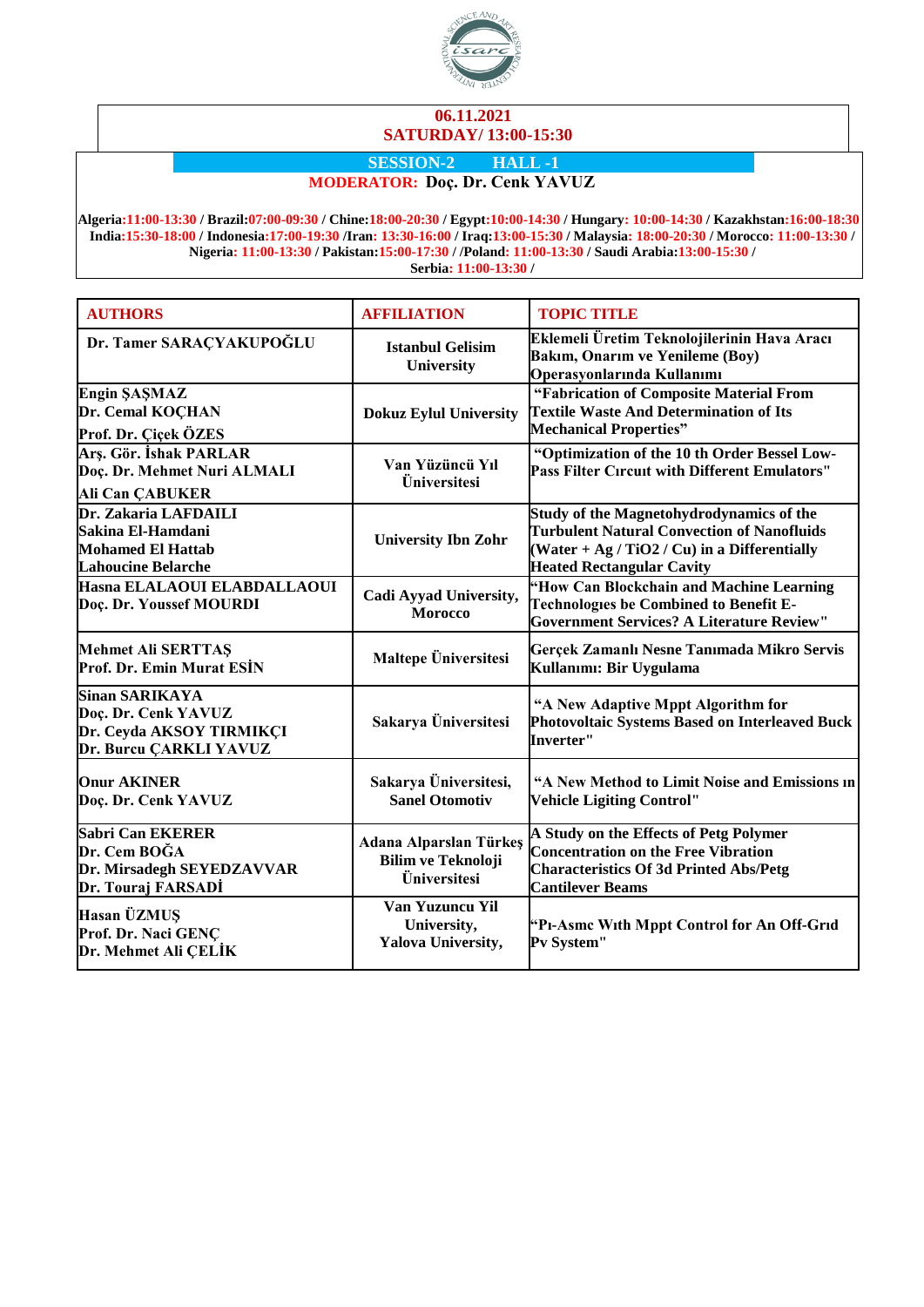

**SESSION-2 HALL -2**

#### **MODERATOR: Doç. Dr. Mehmet Cüneyt GÖKÇE**

**Algeria:11:00-13:30 / Brazil:07:00-09:30 / Chine:18:00-20:30 / Egypt:10:00-14:30 / Hungary: 10:00-14:30 / Kazakhstan:16:00-18:30 / India:15:30-18:00 / Indonesia:17:00-19:30 /Iran: 13:30-16:00 / Iraq:13:00-15:30 / Malaysia: 18:00-20:30 / Morocco: 11:00-13:30 / Nigeria: 11:00-13:30 / Pakistan:15:00-17:30 / Poland: 11:00-13:30 / Saudi Arabia:13:00-15:30 / Serbia: 11:00-13:30 /**

| <b>AUTHORS</b>                                                                   | <b>AFFILIATION</b>                                                           | <b>TOPIC TITLE</b>                                                                                                                                                  |
|----------------------------------------------------------------------------------|------------------------------------------------------------------------------|---------------------------------------------------------------------------------------------------------------------------------------------------------------------|
| Doç. Dr. Mehmet Cüneyt GÖKÇE                                                     | Harran Üniversitesi                                                          | Nehcu'l-Enâm'da İmanî ve Ahlakî İlkeler                                                                                                                             |
| Dr. Ilyas ERPAY<br>Қали Азат Бақытұлы,                                           | Siirt Üniversitesi,<br>Abai Kazakh National<br><b>Pedagogical University</b> | Хіх Ғасырдың Екінші Жартысы Мен Хх<br>Ғасыр Басындағы Татарлардың<br>Қазақстандағы Діни-Ғартушылық Қызметі<br>Және Жетісу Өңірінің Мәдени Өміріне<br>Тигізген Әсері |
| Dr. Hasan YÜCEL                                                                  | Ankara Üniversitesi                                                          | "Explaining the Genus Names from Mubhemât<br>(A Special Examination on Kur'an Yolu<br>Translation)"                                                                 |
| Doç. Dr. Nurullah AGİTOĞLU                                                       | Sırnak Üniversitesi                                                          | "In The Period of the Prophet As A Care Center"<br>Suffah''                                                                                                         |
| Doç. Dr. Nurullah AGİTOĞLU                                                       | Sırnak Üniversitesi                                                          | "Reflection of Reliance on God on Human Life:<br>With Tawakkul on Some Related Hadiths"                                                                             |
| Bartosz Jóźwik,<br>Alina Betlej,<br>Lech Euzebiusz Gruszecki<br>Andrzej Pietrzak | <b>University of Lublin,</b><br>Poland                                       | The John Paul II Catholic The Environmental Kuznets Curve and Religious<br>Faith. A Comparative Study Based on the Panel<br><b>Cointegration Approach</b>           |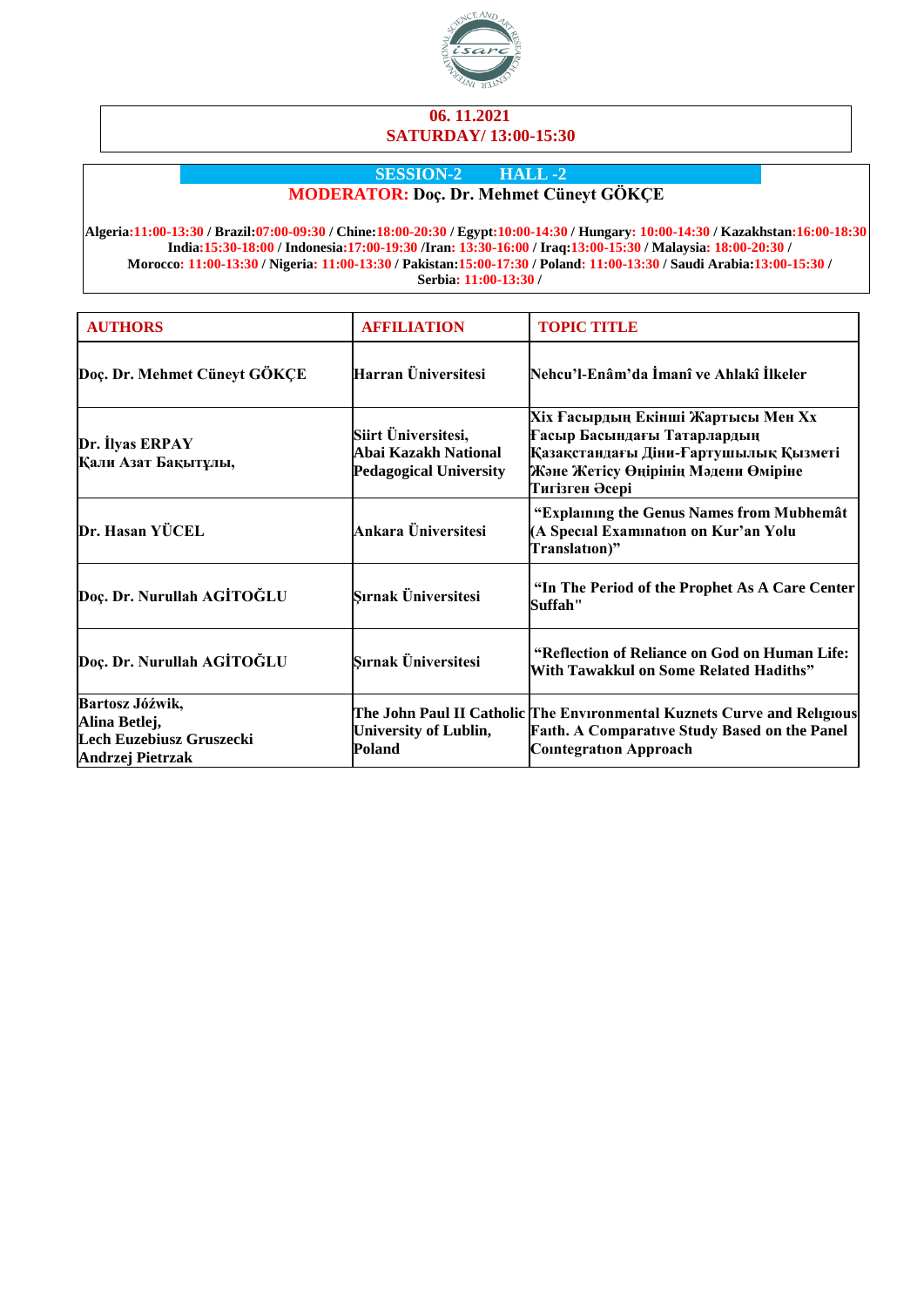

**SESSION-2 HALL -3**

#### **MODERATOR: Doç. Dr. İsmail DEMİR**

**Algeria:11:00-13:30 / Brazil:07:00-09:30 / Chine:18:00-20:30 / Egypt:10:00-14:30 / Hungary: 10:00-14:30 / Kazakhstan:16:00-18:30 / India:15:30-18:00 / Indonesia:17:00-19:30 /Iran: 13:30-16:00 / Iraq:13:00-15:30 / Malaysia: 18:00-20:30 / Morocco: 11:00-13:30 / Nigeria: 11:00-13:30 / Pakistan:15:00-17:30 / /Poland: 11:00-13:30 / Saudi Arabia:13:00-15:30 / Serbia: 11:00-13:30 /**

| <b>AUTHORS</b>                                                               | <b>AFFILIATION</b>                                                                                                                                                                | <b>TOPIC TITLE</b>                                                                                                                                                                                                                |
|------------------------------------------------------------------------------|-----------------------------------------------------------------------------------------------------------------------------------------------------------------------------------|-----------------------------------------------------------------------------------------------------------------------------------------------------------------------------------------------------------------------------------|
| Doç. Dr. İsmail DEMİR                                                        | Kırşehir Ahi Evran<br>Üniversitesi                                                                                                                                                | "The Effect of Different Sowing Times on Yield and<br>Yield Parameters of Black Cumin (Nigella sativa L.)<br>under Kırşehir Ecological Conditions"                                                                                |
| Doc. Dr. İsmail DEMİR                                                        | Kırşehir Ahi Evran<br>Üniversitesi                                                                                                                                                | "The Effect of Different Nitrogen Doses on Yield<br>and Yield Components of Oil Flax (Linum<br>usitatissimum L.) Cultivars in Kırşehir Ecological<br><b>Conditions</b> "                                                          |
| Dr. Fadime TONBAK<br>Dr. Pelin DEMİR                                         | Atatürk Üniversitesi,<br>Fırat Üniversitesi                                                                                                                                       | "Medicinal Plants in the Covid-19 Pandemic"                                                                                                                                                                                       |
| Dr. Tariq SALIH<br><b>Muzahim S. Younis</b><br>Salih T. Wali                 | <b>Duhok Univrsity, Mosul</b>                                                                                                                                                     | "Allometric Regression Equations between Diameter<br><b>Growth and Age of Valonia Oak Trees Grown</b>                                                                                                                             |
| Doç. Dr. Radomir Mandić<br>Milivoje Urošević<br>Darko Drobnjak               | <b>Faculty of Applied</b><br>Ecology & Futura &<br><b>COAR-Center for the</b><br><b>Preservation of</b><br><b>Indigenous Breeds.</b><br>Univerzitet metropolitan<br><b>Serbia</b> | <b>Indigenous Breeds Of Domestic Poultry in Serbia</b>                                                                                                                                                                            |
| Doc. Dr. Süleyman Mesut PINAR<br>Doc. Dr. Mehmet FİDAN<br>Dr. Hüseyin EROĞLU | Van Yuzuncu Yil<br><b>University</b> , Siirt<br><b>University</b>                                                                                                                 | Rare and Endemic Plants of Batman Province<br>(Turkey)                                                                                                                                                                            |
| Ms. Uzma Ayaz                                                                | <b>The University of Poonch</b><br><b>Rawalakot from Pakistan</b>                                                                                                                 | <b>Genetic Variability, Association and Diversity Study</b><br>among the Sunflower Genotypes at Seedling Stage<br><b>Based on Different Morpho-Physiological</b><br>Parameters under Polyethylene Glycol Induced<br><b>Stress</b> |
| <b>Kader CANSEVEN</b><br>Doç. Dr. Erdal SAKİN                                | Harran Üniversitesi                                                                                                                                                               | "The Effect of Mycoriza Sports Formation and<br><b>Development in Common and Narbonne Vetch</b><br><b>Forage Crops"</b>                                                                                                           |
| Dr. José Mauro de Vasconcelos                                                | <b>Mexican National</b><br><b>Environmental Research</b><br>And<br><b>Training Center</b>                                                                                         | A Longitudinal Study on the Effects of Changes in<br><b>Claw Lengths of Upupa Epops Species on</b><br><b>Nutritional Habits During the Pandemic Period</b>                                                                        |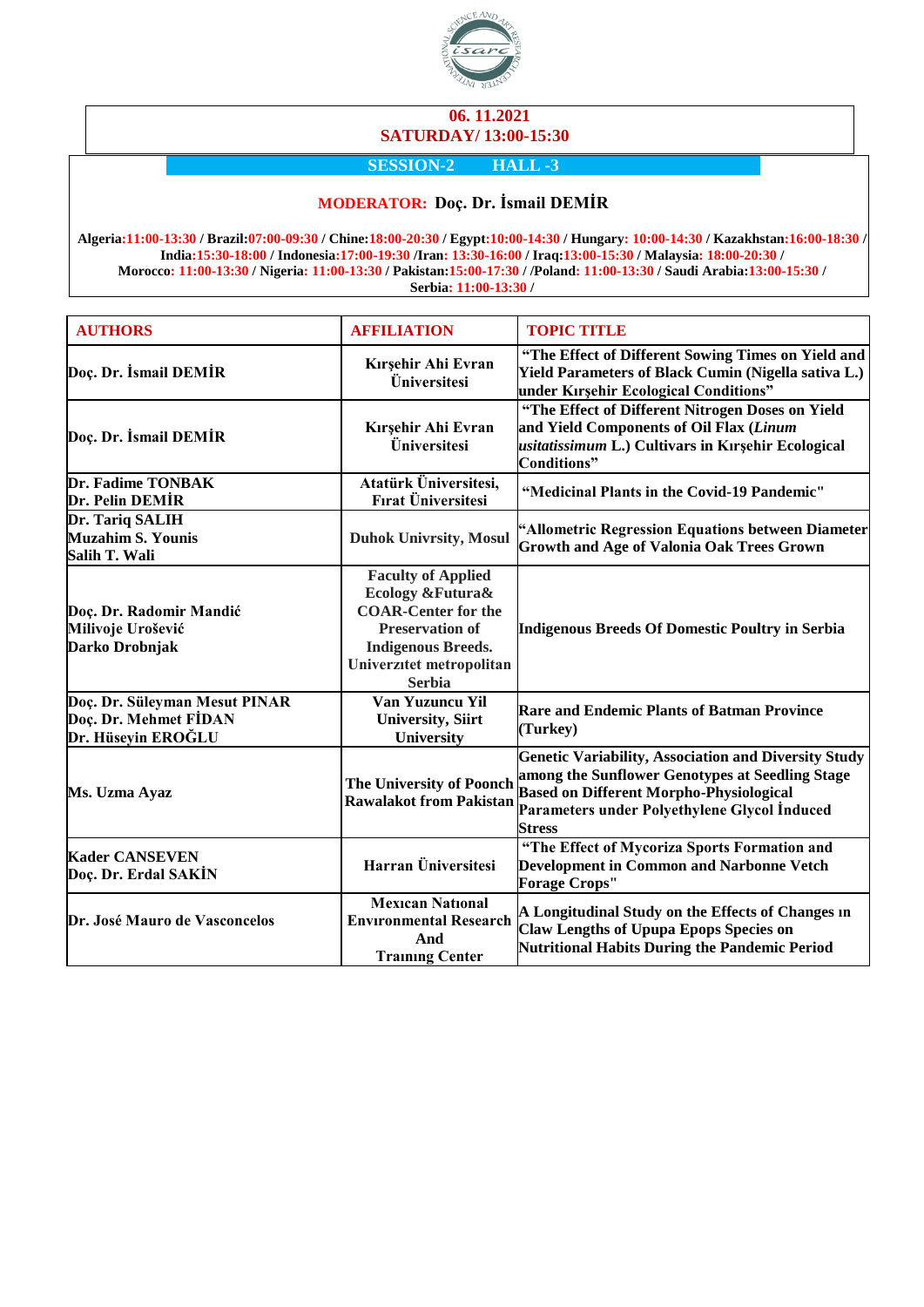

**SESSION-2 HALL -4**

 **MODERATOR: Doç. Dr. Aliye AKIN**

**Algeria:11:00-13:30 / Brazil:07:00-09:30 / Chine:18:00-20:30 / Egypt:10:00-14:30 / Hungary: 10:00-14:30 / Kazakhstan:16:00-18:30 / India:15:30-18:00 / Indonesia:17:00-19:30 /Iran: 13:30-16:00 / Iraq:13:00-15:30 / Malaysia: 18:00-20:30 / Morocco: 11:00-13:30 / Nigeria: 11:00-13:30 / Pakistan:15:00-17:30 / /Poland: 11:00-13:30 / Saudi Arabia:13:00-15:30 / Serbia: 11:00-13:30 /**

| <b>AUTHORS</b>                                                                           | <b>AFFILIATION</b>                                                | <b>TOPIC TITLE</b>                                                                                                                                   |
|------------------------------------------------------------------------------------------|-------------------------------------------------------------------|------------------------------------------------------------------------------------------------------------------------------------------------------|
| Öğr.Gör. Adnan AKIN<br>Doç. Dr. Aliye AKIN                                               | <b>Bolu Abant Izzet Baysal</b><br><b>Üniversitesi</b>             | Bolu'da Av Turizmi                                                                                                                                   |
| Doç. Dr. Aliye AKIN<br>Öğr.Gör. Adnan AKIN                                               | <b>Bolu Abant Izzet Baysal</b><br><b>Üniversitesi</b>             | Konaklama İşletmelerinde Akilli Turizm                                                                                                               |
| İlknur ZEYDAN,<br>Prof. Dr. Ahmet GÜRBÜZ                                                 | Karabük Universitesi                                              | "Safe Tourism Certificate in Accommodation<br><b>Facilities before 2021 Summer Season"</b>                                                           |
| <b>Nok ISZATI</b><br>Hendri Hermawan ADİNUGRAHA                                          | <b>IAIN Pekalongan</b>                                            | "Consumption and People's Economic Income"                                                                                                           |
| Muhammad Zidnil FAZA<br>Hendri Hermawan ADİNUGRAHA                                       | <b>IAIN Pekalongan</b>                                            | <b>Swot Analysis Of Warmindo's Business in</b><br><b>Increasing Market Share in the City of Pekalongan</b>                                           |
| Doc. Dr. Melike KURTARAN ÇELİK<br>Prof. Dr. Ahmet KURTARAN<br>Öğr. Görevlisi Fegan MUTLU | Trabzon Üniversitesi,<br><b>Karadeniz Teknik</b><br>Üniversitesi, | "Business Idea in Entrepreneurship: Pitaya<br>Manufacturing"                                                                                         |
| Doç. Dr. Melike KURTARAN ÇELİK<br>Prof. Dr. Ahmet KURTARAN<br>Öğr. Görevlisi Fegan MUTLU | Trabzon Üniversitesi,<br><b>Karadeniz Teknik</b><br>Üniversitesi, | Gümüş Gezginler - Yenilikçi ve Yapisal Eğitimlerle<br>İleri Yaş Gezginlere Ulaşmak ve Onlari Turizm<br>Sektöründeki Kirsal Turizm Kobi'lerine Çekmek |
| <b>Nurul Faizah</b><br>Hendri Hermawan ADİNUGRAHA                                        | <b>IAIN Pekalongan</b>                                            | Rowosari Village Ujuami Convection Product<br><b>Quality, Pemalang Regency</b>                                                                       |
| Alrikathuz Rizky Ramadhanti Desfria<br>Hendri Hermawan ADİNUGRAHA                        | <b>IAIN Pekalongan</b>                                            | <b>Analysis of Public Perceptions of Cash Waqf</b>                                                                                                   |
| OKACHE, Thomas Akobi, ADEBAYO,<br>Quadri and ADEKOLA,<br><b>Muhammed Deji</b>            | Federal<br><b>University Dutsin Ma,</b>                           | <b>Comparative Analysis on Beef Treated with Extracts</b><br>Of Some Fruits (Papaya, Pine Apple And Orange)                                          |
|                                                                                          |                                                                   |                                                                                                                                                      |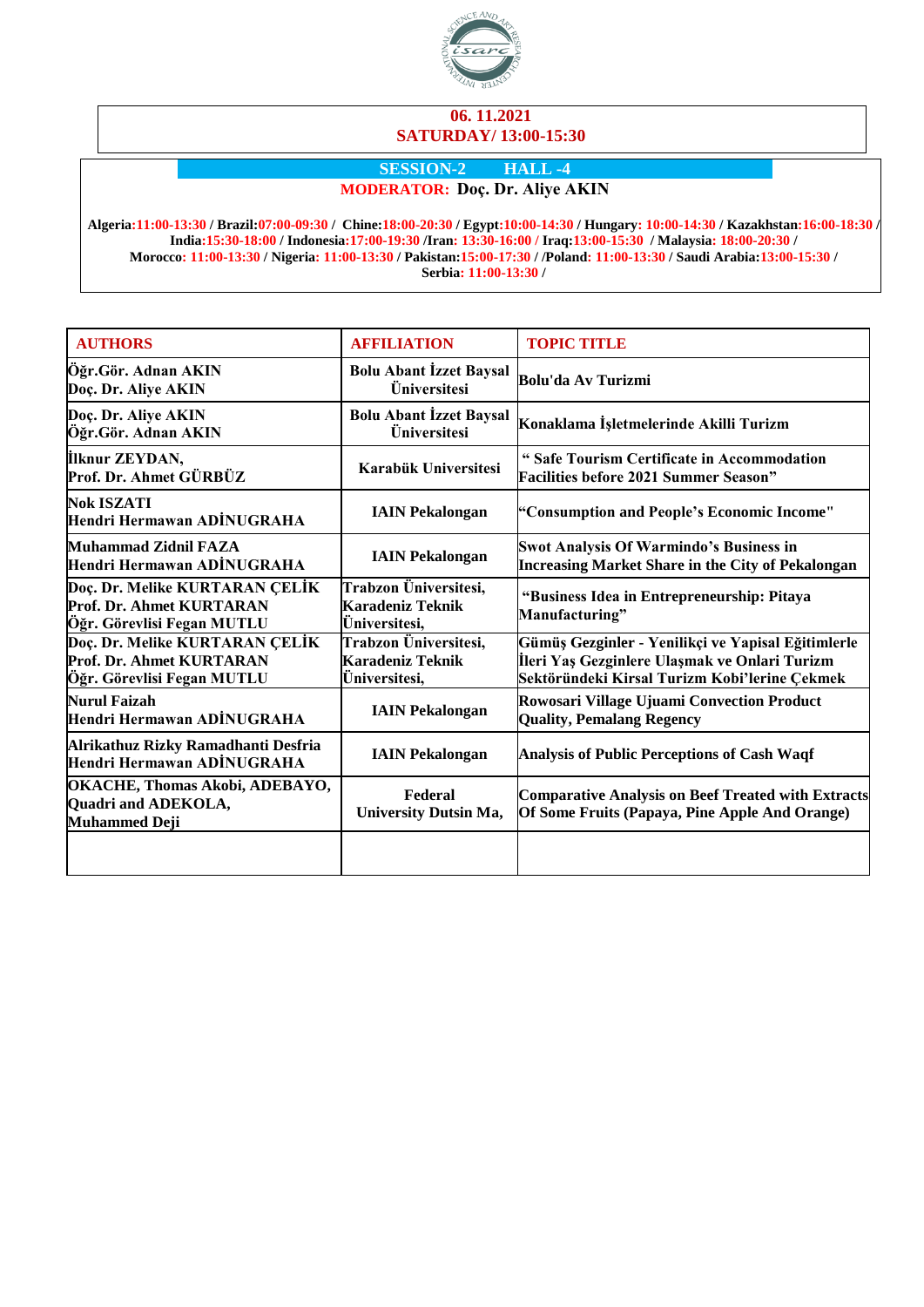

#### **SESSION-3 HALL -1 MODERATOR: Dr. İlyas ERPAY**

**Algeria:14:00-16:30 / Brazil:10:00-12:30 / Chine:21:00-23:30 / Egypt:13:00-17:30 / Hungary: 13:00-17:30 / Kazakhstan:19:00-21:30 / India:18:30-21:00 / Indonesia:20:00-22:30 /Iran: 16:30-19:00 / Iraq:16:00-18:30 / Malaysia: 21:00-23:30 / Morocco: 14:00-16:30 / Nigeria: 14:00-16:30 / Pakistan:18:00-20:30 / /Poland: 14:00-16:30 / Saudi Arabia:16:00-18:30 / Serbia: 14:00-16:30 /**

| <b>AUTHORS</b>                                                                                                                       | <b>AFFILIATION</b>                                                                                                                                                                               | <b>TOPIC TITLE</b>                                                                                                                                                         |
|--------------------------------------------------------------------------------------------------------------------------------------|--------------------------------------------------------------------------------------------------------------------------------------------------------------------------------------------------|----------------------------------------------------------------------------------------------------------------------------------------------------------------------------|
| Dr. Gülşah YIL                                                                                                                       | <b>Malatya Turgut Ozal</b><br><b>University</b>                                                                                                                                                  | A Comparisonal Melissopalynological Study in Two<br>Districts of Elaziğ City, Turkey                                                                                       |
| <b>Elif ÖZBEY</b><br>Prof. Dr. Dilek ASMA                                                                                            | İnönü Üniversitesi,<br>Turgut Özal Üniversitesi                                                                                                                                                  | "Investigation of the Reproductive Potential and<br><b>Removal Capacity of Deinococcus Radiodurans in</b><br>Various Petroleum Waste"                                      |
| Cherrate M., Ezzouine N.<br>Belfaiza M., Faize M.<br>Rifai L.A., Maissour A., Esserti S.<br>Rabboum R., Makroum K.                   | <b>Laboratory of Plant</b><br><b>Biotechnology, Ecology</b><br>and Ecosystem Valuation<br><b>Faculty of Sciences El</b><br>Jadida.                                                               | Phytochemical Study and Antioxidant Activity of<br>Methanolic Extracts of Acinos Alpinus.                                                                                  |
| Dr. Dinesha, B.L.<br>Sharanagouda Hiregoudar,<br>Udaykumar Nidoni,<br>Ramappa, K.T.                                                  | <b>Sciences Raichur-India</b>                                                                                                                                                                    | University of Agricultural Development of Chitosan Zinc-Oxide Nano-<br><b>Adsorbent Coated Sand Filter Bed for Milk</b><br><b>Processing Industry Wastewater Treatment</b> |
| Dr. Özlem GÜNDOĞDU                                                                                                                   | Kırşehir Ahi Evran<br>Üniversitesi                                                                                                                                                               | "Synthesis and Characterization of<br>(1,4-henylene)Bis(N-Phenylmethanimine<br>Derivatives"                                                                                |
| <b>Noreen SAJJAD</b><br>Ayesha SADİQA<br><b>Ayesha SULTAN</b>                                                                        | <b>University of Lahore,</b><br>Pakistan                                                                                                                                                         | <b>Optimized Production of Biodiesel From</b><br>Non-Edible Vegetable Oil                                                                                                  |
| <b>Hamad Atallah ALJAYZANI</b>                                                                                                       | <b>King Abdulaziz</b><br><b>University - Jeddah -</b><br>Saudi Arabia                                                                                                                            | Polymers-based Luminol: Synthesis,<br><b>Characterization and Application</b>                                                                                              |
| Dr. Burcu KARATAŞ<br>Doç. Dr. Mustafa AKYILDIZ<br>Dr. Nail YILDIRIM<br>Dr. Esra YILDIRIM                                             | <b>Çukurova University,</b><br>MTA Genel Müdürlüğü,<br>Fırat Üniversitesi                                                                                                                        | "An Example of Hydrothermal Manganese Deposits<br>from the Southeast Anatolia: Koçali, Adıyaman"                                                                           |
| <b>Belouadah MESSAOUDA</b><br>Rahmouni ZİNE EL ABİDİNE<br><b>Tebbal NADIA</b><br>Mokrani El Hassen Hicham                            | M'sila University,                                                                                                                                                                               | Study of the Incorporation of A Mixture of Marble<br>Powder, Glass and Silica Fume on the Physical<br>Properties of Cement Paste. Compressive Strength<br>of the Mortar    |
| <b>Ezzouine N.</b><br>Belfaiza M.<br>Faize M.<br>Rifai L.A.<br>Maissour A.<br>Esserti S.<br>Ait Houssa A.<br>Drissi S.<br>Makroum K. | <b>Laboratory of Plant</b><br><b>Biotechnology, Ecology</b><br>and Ecosystem Valuation.<br><b>Faculty of Sciences El</b><br>Jadida.<br>Louata domain research<br>and training center,<br>Sefrou. | Rainfed Lentil (Lens Culinaris Medik.) Responses to<br>Manganese Foliar Spray When Grown in A High-<br><b>Calcareous Soil"</b>                                             |
| <b>Ezzouine N.</b><br>Belfaiza M.<br>Faize M.<br>Rifai L.A.<br>Maissour A.<br>Esserti S.<br>Makroum K.                               | <b>Laboratory of Plant</b><br><b>Biotechnology, Ecology</b><br>and Ecosystem Valuation.<br><b>Faculty of Sciences El</b><br>Jadida.                                                              | Phytochemical study and antioxidant activity of<br>methanolic extracts of Acinos sp.                                                                                       |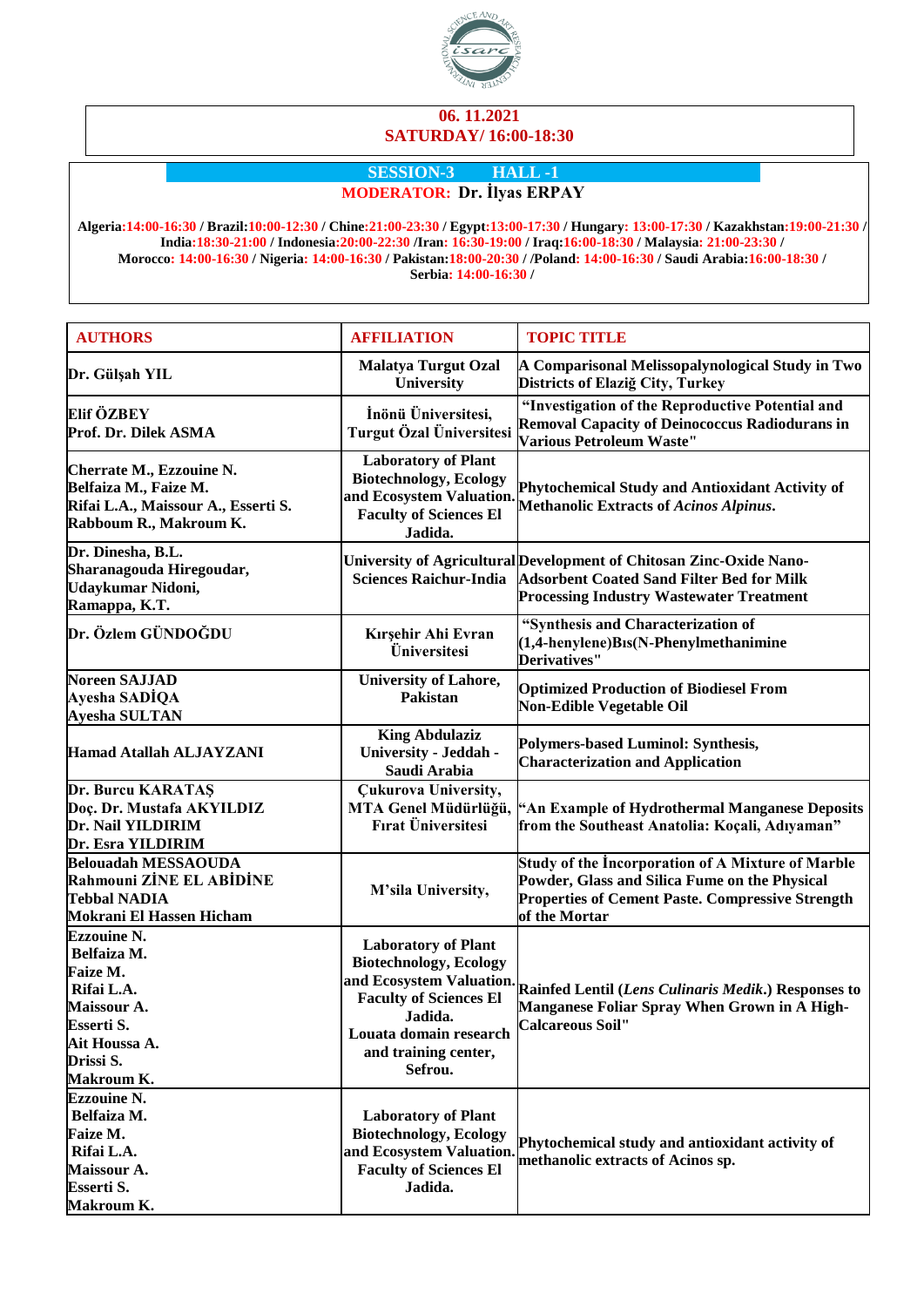

#### **SESSION-3 HALL -2 MODERATOR: Doç. Dr. Fulya ÖNER ARMAĞAN**

**Algeria:14:00-16:30 / Brazil:10:00-12:30 / Chine:21:00-23:30 / Egypt:13:00-17:30 / Hungary: 13:00-17:30 / Kazakhstan:19:00-21:30 / India:18:30-21:00 / Indonesia:20:00-22:30 /Iran: 16:30-19:00 / Iraq:16:00-18:30 / Malaysia: 21:00-23:30 / Morocco: 14:00-16:30 / Nigeria: 14:00-16:30 / Pakistan:18:00-20:30 / /Poland: 14:00-16:30 / Saudi Arabia:16:00-18:30 / Serbia: 14:00-16:30 /**

| <b>AUTHORS</b>                                                                                                                                | <b>AFFILIATION</b>                                                                                                                                                        | <b>TOPIC TITLE</b>                                                                                                                                                                        |
|-----------------------------------------------------------------------------------------------------------------------------------------------|---------------------------------------------------------------------------------------------------------------------------------------------------------------------------|-------------------------------------------------------------------------------------------------------------------------------------------------------------------------------------------|
| Dr. Olowolabi SEGUN                                                                                                                           | <b>Adekunle Ajasin</b><br>University,                                                                                                                                     | The Effect of Parental Educational Attainment on<br><b>Academic Performance of Students in Selected</b><br><b>Schools in Okitipupa Local Government Area</b><br><b>Area of Ondo State</b> |
| Dr. Leila BENSTAALI                                                                                                                           | <b>Abdelhamid Ibn Badis</b><br>University                                                                                                                                 | <b>Identifying Classroom Discourse and Interactional</b><br><b>Practices Patterns</b>                                                                                                     |
| Prof. Dr. Şafak ULUÇINAR SAĞIR<br>Doç. Dr. Fulya ÖNER ARMAĞAN                                                                                 | Erciyes Üniversitesi                                                                                                                                                      | "Examination of Educational Stress of Teacher<br>Candidates"                                                                                                                              |
| <b>Hassan ALIYU</b><br>Nafisa ISMAIL<br><b>Faruku ALIYU</b><br><b>Bilkisu Umar MANI</b>                                                       | <b>Sokoto State University</b>                                                                                                                                            | <b>Assesment of Teaching Practice Experience of Pre-</b><br><b>Service Chemistry Teachers in Sokoto State</b><br><b>University, Sokoto</b>                                                |
| Dr. Ayşegül DEDE                                                                                                                              | Niğde Ömer Halisdemir<br><b>Üniversitesi</b>                                                                                                                              | "The Discovery Adventure of Christopher<br>Columbus and the Slave Trade"                                                                                                                  |
| <b>Eqbal RADWAN</b><br>Walaa RADWAN<br><b>Afnan RADWAN</b>                                                                                    | <b>Islamic University of</b><br>Gaza,                                                                                                                                     | <b>Identification of Cell-Related Misconceptions</b><br><b>Among Eighth-Grade Students</b>                                                                                                |
| Dr. Öğr. Üyesi Nisa Gökden KAYA<br>Doç. Dr. Hüseyin MERTOL                                                                                    | <b>Hitit Üniversitesi</b><br>Gaziosmanpaşa<br>Üniversitesi                                                                                                                | "Examination of Attitudes towards the Disabled in<br>the Context of Geo-Culture and Historical Process"                                                                                   |
| Dr. Öğr. Üyesi Nisa Gökden KAYA<br>Doc. Dr. Hüseyin MERTOL                                                                                    | Hitit Üniversitesi<br>Gaziosmanpaşa<br>Üniversitesi                                                                                                                       | "The Story of a Visually Disabled Child in Iran"                                                                                                                                          |
| <b>Boudjella Houari</b><br><b>Larouci Benyekhlef</b><br><b>Ayad Ahmed Nour El Islem</b><br><b>Bouzeboudja Hamid</b><br><b>Laouer Mohammed</b> | <b>University Kasdi Merbah</b><br>Ouargla,<br><b>University of Sciences and</b><br><b>Technology of Oran-</b><br><b>Mohamed-Boudiaf,</b><br><b>SALHI Ahmed University</b> | <b>Optimal Power Flow Solutions Incorporating DG</b><br><b>System Using TLBO and PSO Algorithms: A</b><br><b>Comparative Study</b>                                                        |